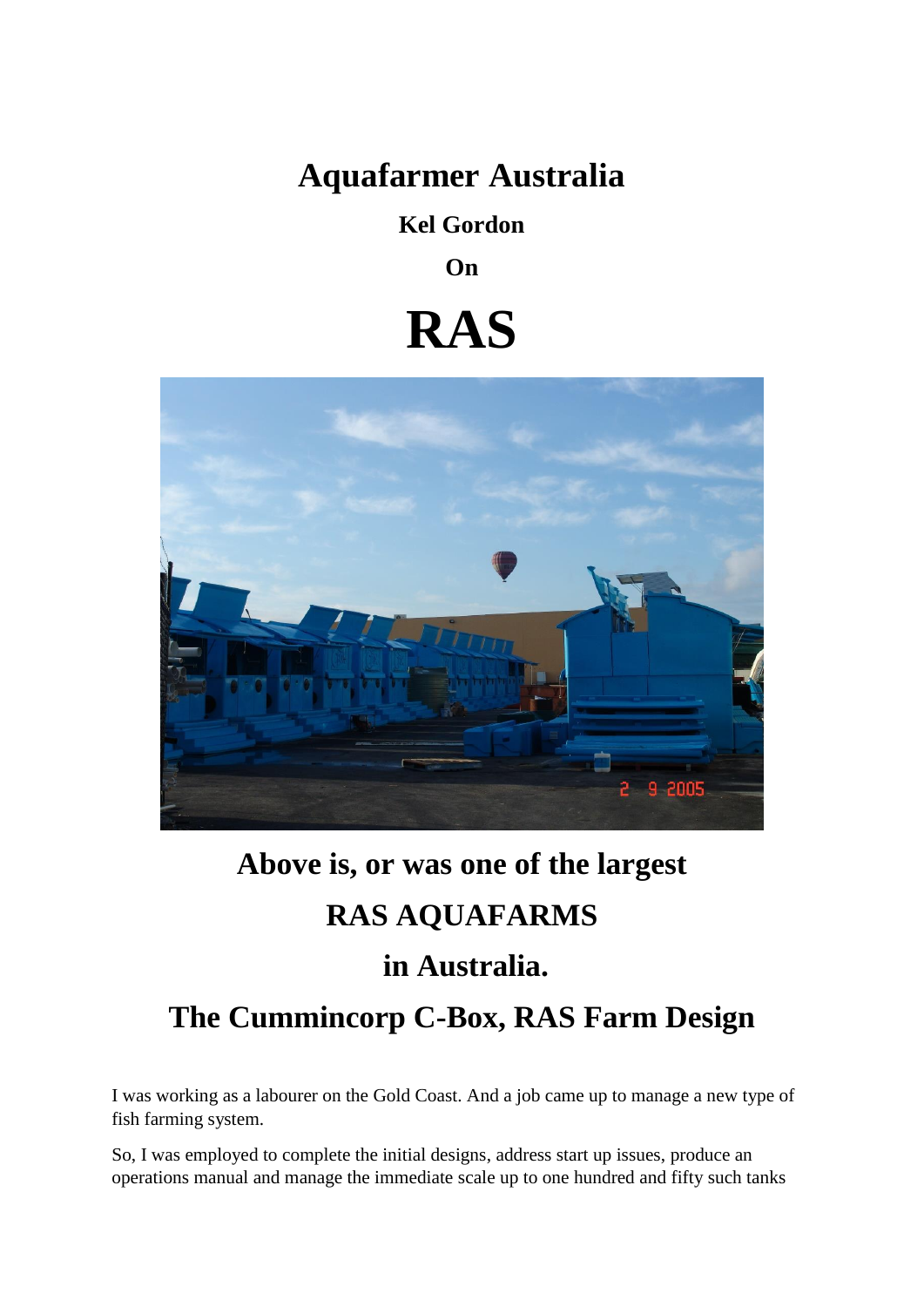and train up the twenty staff to run the farm 24/7. I then went on to manage the entire aquaculture park for nearly two years.

Each individual C-Box RAS was capable of producing six tonne of barramundi per year. That is a nine hundred tonne production per year, in the outer suburbs of the Gold Coast. Indeed a C-Box Farm could be set up and run in George St Sydney or the back blocks of Alice Springs. Actually, a pilot system was set up in Los Vegas.

The C-Box RAS was a brilliant design and with another year of fine-tuning it would have had global success. It got rushed and that was its failure.

The entire structure consisted of 27 individual panels and tanks, held together with huge stainless rods. Each individual panel was rotomoulded using a unique double moulding technique. The blue outer layer is structural plastic but there is an internal white plastic that acts as a complete insulation layer.

Each individual box was a complete RAS unit capable of a final density of  $180\text{kg/m}^2$ . An horrendous amount of fish to be certain but never the less a world record. The secret was simply how the  $CO<sup>2</sup>$  was removed. Sheer brilliance.

However it was a proto-type and should never have gone into commercial production with design flaws let alone submit a prospectus and go public.

The cost of energy consumption was way too high, the design was not up to commercial standard with daily teething issues with drum filters and the biological filters were charcoal and very substandard. And that led to some very strange issues. However, more due to necessity, we developed ways to kick-start a new tank and biofilter so that it could be stocked within two to three days of filling.

The C-Box was like drive a V8 Supercar, requiring round the clock attention to maintenance, feeding and water quality testing. And eventually I crashed.

I had had a heart attack working 120 hours per week but eventually got back to work. The cause was probably over work and over exposure to ozone in my lab. The farm used heaps of ozone.

Each Box had a complete internal filtration system and each bank of seven boxes were connected to an external bio-filtration system and water polisher system using ozone. But no one knew how to operate the conglomerate of technology and control the water chemistry.

I instigated the development of remote monitoring of all water quality parameters running graphic displays in my office 24/7. One wall had a large TV screen with a digital outline of the entire farm, all 150 boxes giving instantaneous results of all necessary water quality parameters.

Together with my nephew we built the first remote aquafarming remote control system in Australia. I could see when a stress event was going to occur before it happened. Remote sensing was an absolute game changer for such high intensity RAS Aquafarming.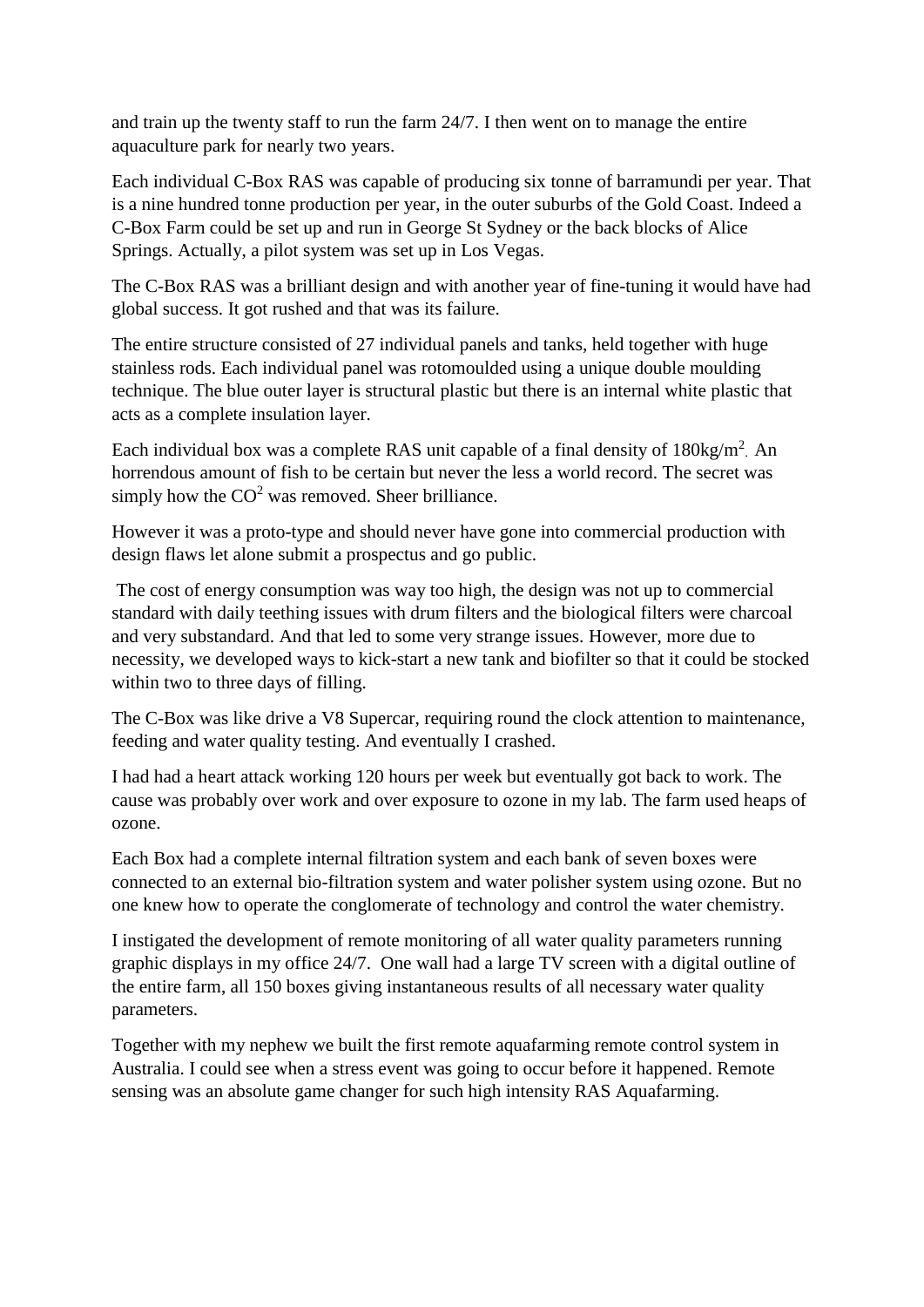My boses claimed we had stolen the design. So I quit on the spot. No two weeks' pay, no due entitlements. The farm went into liquidation about six months later.



*Figure 1 Rebuilding a defunct unit bought at auction*



*Figure 2 A most brilliant failure. A 150 C-Box Aquafarm*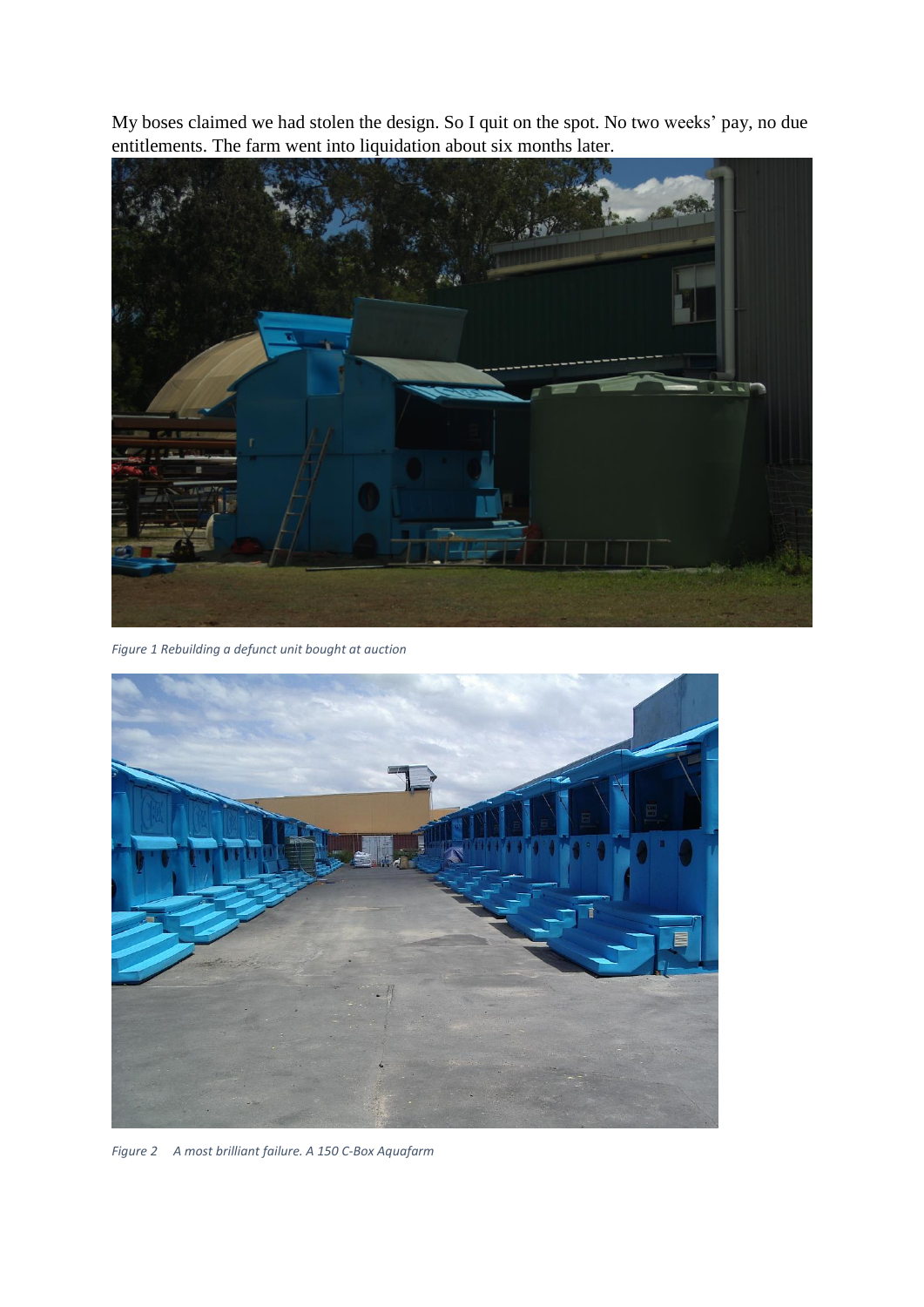### **1. The C-Box: Seven Box Model**



### **This initial culture model did not work. It is far more efficient to reduce the density of Barra from day 1.**

**Their growth rate increases dramatically with reduced numbers.**

The seven box culture model has several basic flaws that demonstrate prototype development rather than commercial viability.

a…….The initial high density dramatically reduces growth rates.

b…….The theoretical restocking every six weeks requires dedicated batch culture

back-up facilities including a hatchery and nursery to avoid bottlenecking.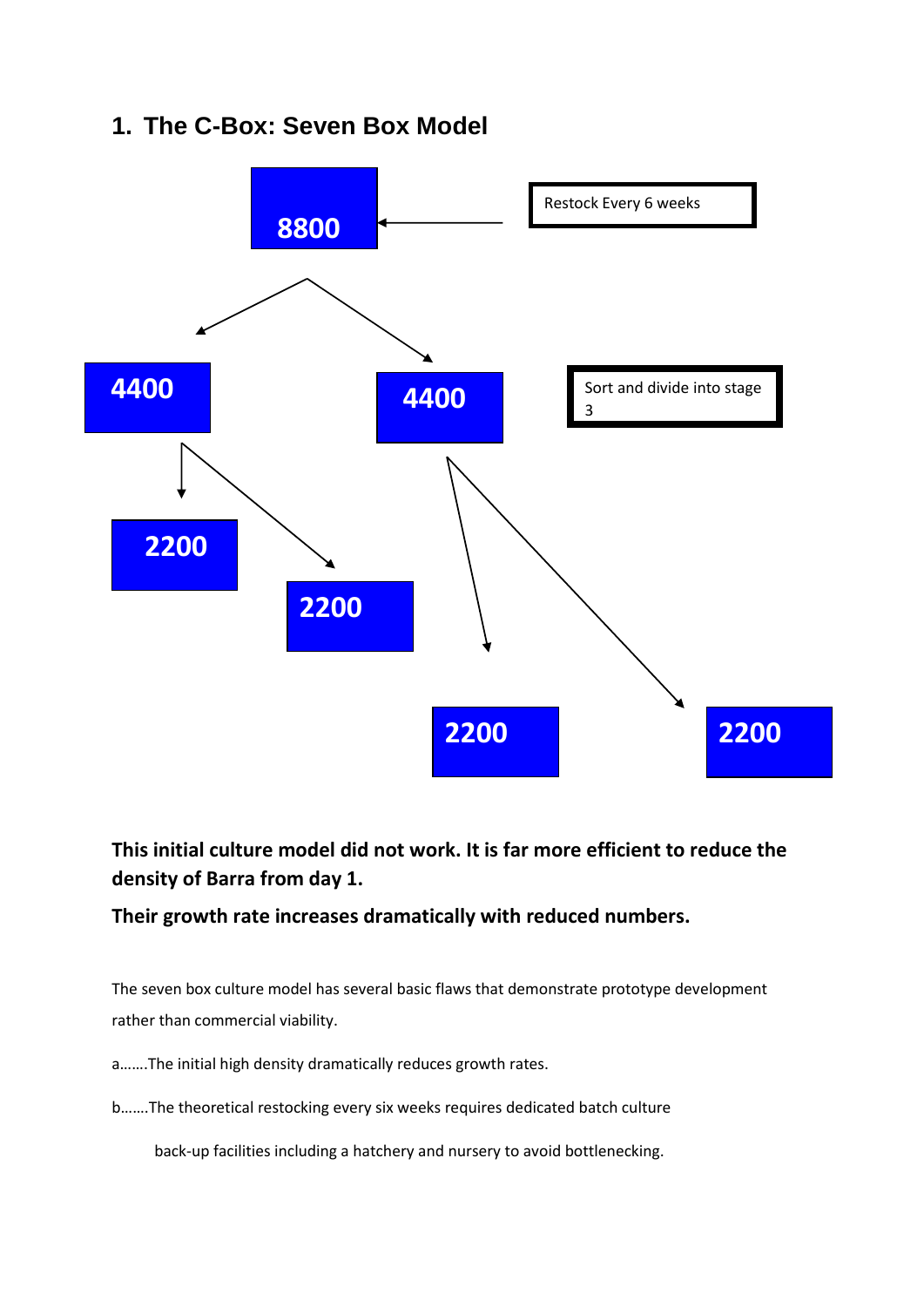c …….there is no data that supports the models claims

d…….The Aquaculture Park went directly to commercial production with several major design faults. These created instability leading to excessive dumping to waste to maintain water quality. On some nights up to 260,000 litres were dumped to waste.

e…….Within a few weeks of start up, the failure of the secondary systems became evident.

f…….The design faults compounded culture issues and productivity declined proportionally to escalating water quality issues visible as increasing disease events.

g…….Disease issues quickly went from isolated outbreaks to endemic culture factors

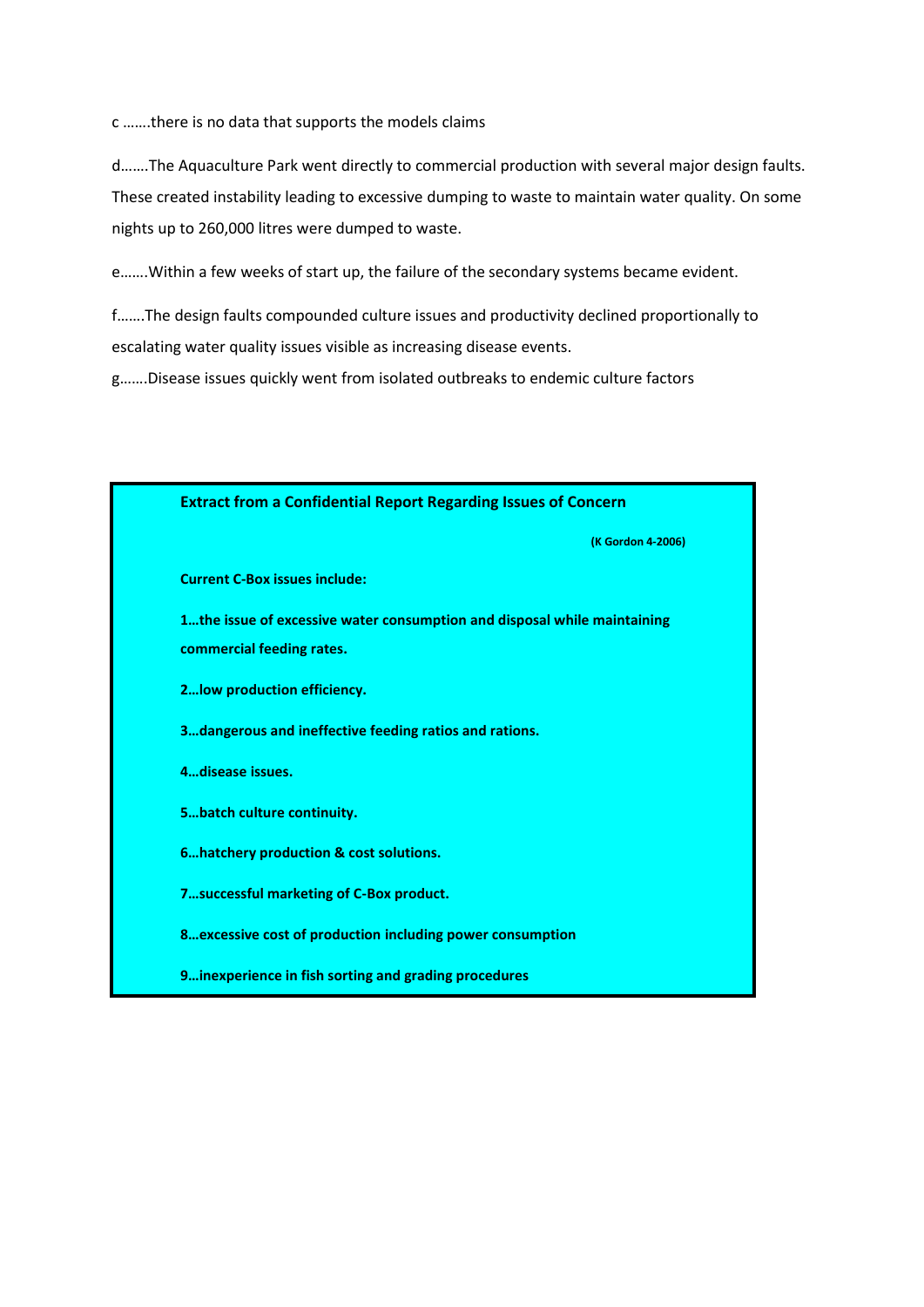### **C-Box RAS Production Potential Summary (K J Gordon 2006)**

The author is confident that the C-Box can be made to work as a profitable commercial fish culture system.

The C-Box still requires defined qualification requiring at least another 18 months of R&D on a commercially orientated pilot scale. The system is not ready to go commercial.

Some of the components need refinement while others need scraping. There is a need for considerable engineering of components.

The author is also confident that if the C-Box concept is demonstrated as commercially viable C-boxes will simply sell themselves. (Worldwide)

Interestingly, if the gross return price on C-Box product is above \$15/kg then even the existing CCL Aquaculture Park, even with the current water quality issues etc, still approaches commercial viability.

The author's C-Box research on growth and performance (with Barramundi) indicated that; by utilising a nursery application 4 crops per year, per box, would be possible with an initial stocking size of 100gram and limiting the numbers to the critical density. Commercially, such a move would make the C-Box extremely viable even at \$8/kg. Other species of fish do appear to require similar recognisable culture steps to confirm growth and FCR.

Within the next few years very high value saltwater species such as coral tout and barramundi cod will come on line and the C-Box system is suited to both fresh and saltwater applications.

Further research on C-Box flow, relative to species and species schooling behaviour, indicated simple modifications to the main tank could viably sustain many commercial species, potentially including prawn and abalone culture. However such a bold commercial viability insight is still another research step entirely and

not for publication.

None of the above issues were address as the company went public. And so I left the company wearing all the scape goat stains of greed as people lost their homes and some even went to goal.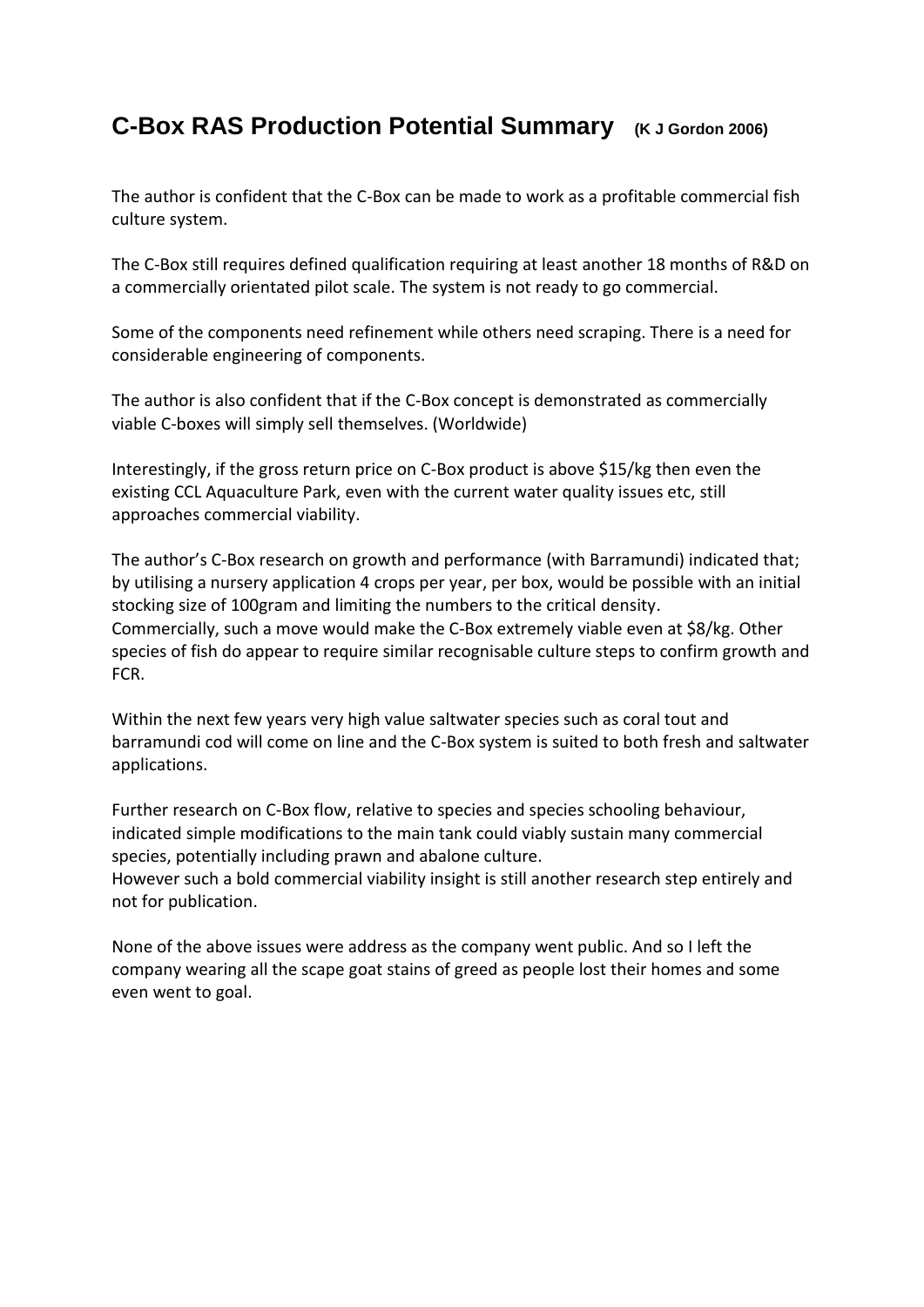# **Land Based Oyster Culture / Mollusc Biology & Culture. (1985 – 1988)**

During university studies in Tasmania we devoted considerable effort to the culture of oysters. We set up experiments and showed that oysters could be 'fattened' artificially on simple off- the-shelf diets, which was highly significant for hatchery production at that time.

As well, we set up an off-shore, submersed experimental oyster farm as a project which was eventually destroyed by a large shark.

My personal projects also included design and constructing a high density recirculating systems for holding oysters, abalone and lobsters.

So, it was not unusual to set out to build the first RAS, land based oyster farm. Behind these tanks, in the picture below, are a series of ponds for continuous culturing of algae. It was a brilliant setup with oyster growth reach a staggering one millimetre per day. The initial design called for 6 such tanks holding approximately 2 million spat.

### **Kel looks** to future of ovster farmino

A Forster electrician in<br>excited about his development of land-based<br>velopment of land-based<br>ovaiter forming wilch his<br>claims will revolutionize<br>the industry in the Great

ikes.<br>Wallis Lake Oyster Far-Wester Easter Open Farm and president Manuscript<br>nurst Association is not president Manuscript<br>Assure Verdilich, has a<br>discute Verdilich, has a<br>caesiung Manuscript<br>caesarily Association<br>on admiss his greenes is<br>an the inte

kee<br>de says his technique<br>oyster growing, hable<br>iling), is unique.

welling), is unique.<br>Ti rivulves graving<br>mysters on a flat surface<br>and parmping water<br>flood singular shipper des<br>Gordon says shipper des<br>mailty of systems in<br>melliour.<br>melliour. etlicit.

He proposes to take<br>ysters to the spar stage<br>of development (about 0.0)<br>we size of a 20 cent<br>ecal and then sall tham proce) an<br>to leages<br>them is, which will<br>through will se  $t<sub>0</sub>$ 



tanks he uses to farm oysters in Forster

 $\begin{array}{c} \neg \forall \alpha u \, \forall v \, \text{working with a} \\ \text{more controlled environment} \\ \text{and and so you have a} \\ \text{power value degree of control} \\ \text{over the } \alpha y \text{start} \\ \text{of } \alpha \\ \text{velocity} \end{array}$ Mr Verditch is not so "When you start trying to improve on neture you<br>often find it'll turn around

and give you a swift kick<br>in the face," he said. He says the cost of run<br>ning Mr Gordon's<br>scheme makes his product uneconomical<br>buy and leasees will fa buy and leanees will face<br>"overcatch" problems<br>when the partially ma-<br>tured oysters enter the<br>Lakes.

In this company structure the partners decided that two tanks were sufficient. After our initial spat catch the two tanks held approximately 1.5 million spat. To my surprise, the spat were still growing rapidly even at this extreme level of concentration. Although, I had to shake each multi-level tray every day to stop the oysters from growing together.

How and why this venture failed can be found at:

### **http//aquafarmer.com.au/Land Based Oyster Farming.html**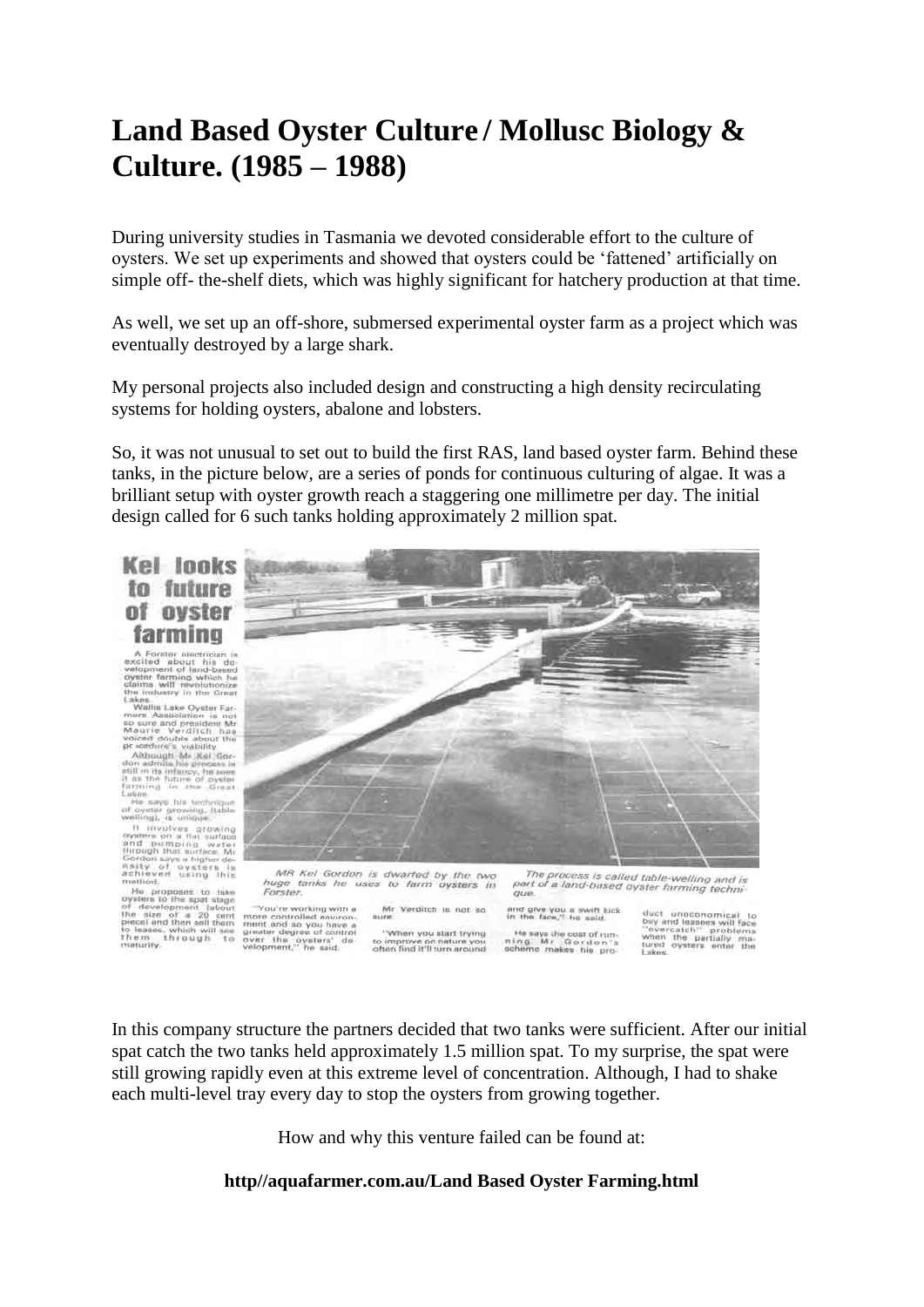The Land Based Oyster Farm failure is a story like so many failed aquafarming ventures in Australia. People controlling the funds just don't listen and think money can overcome any aquafarming obstacle.

From that company I learnt to never have an accountant partner. They cannot see past day 35 on a production schedule sheet. Aquafarming does not work to a paper model. It simple doesn't work that way. The hundreds of failed RAS ventures in Australia make this statement more clearly than I ever could.

People seem to see stars and fall in love with the scary fest of technology and the over indulgence of electricity and unnecessary support facilities. Very little concern is ever given to the cost of maintenance and replacement costs. I believe that was how the C-Box RAS raised its funding.

Actually there is a book, or two, in documenting such failures just in NSW. But at the end of the day it is simply my opinion of aquafarming failure.

To name just a few opinionated reasons of RAS failure they would be:

1….. Faith in overpriced technology. Sales people are absolute consultants right up until the payment is made.

2….. Not understanding water chemistry. I worked for one day in an RAS where the water was so bad I could not get the smell out of my skin. Also 30% mortality was considered acceptable. They did not last long and yet extracted millions out of passionate supporters.

3….. People fail to see that, profits are made in construction and design. Not in product sales. Beware of consultants that are not successful themselves. In fact do not undertake aquafarming in Australia. The rules and woke stupidity will crush even the best intensions.

4….. The real shock is; Sustainable RAS is at the other end of the technology spectrum. The number 48 is the golden key to sustainable farming. And no, if you can't work it out you should not do RAS.

5….. And as said above, the need for extensive maintenance and repairs in only a few years has to be avoided. A real farm should operate for at least 20 years before shut-down style maintenance is required. All my farms have achieved this in all the basic goals.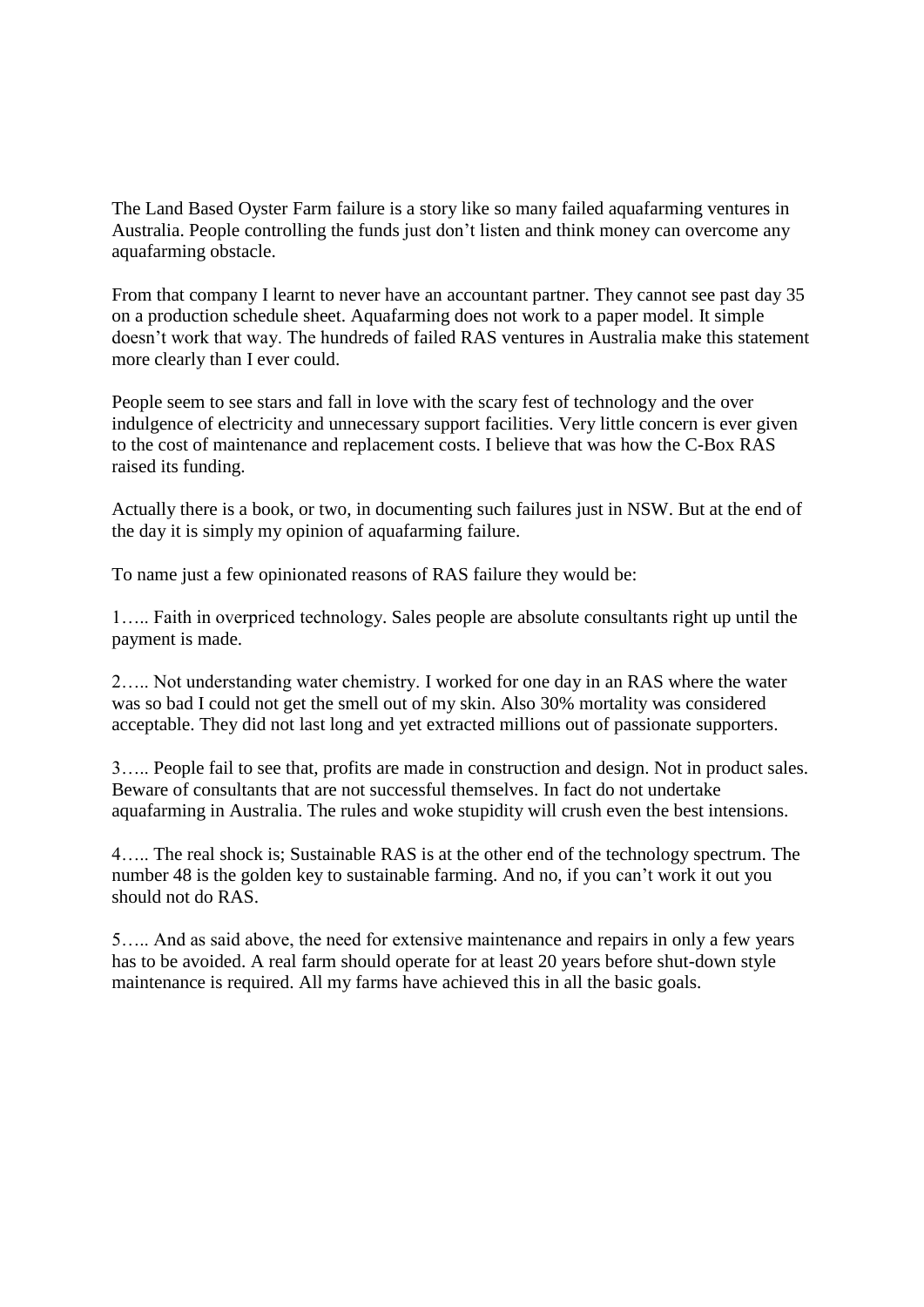#### **Kel Gordon's Aquafarmer Australia,**

#### **POD RAS Aquafarming Systems**

Back in 1986 the first POD RAS design was developed. The result was a hugely successful fish farm based on natural filtration and biological control.

The system was simple. The system was extremely efficient and it was unique. And to this day it leads the way in future design application.

---Summary---

Natural Filtration. Biological, Mechanical and Nutrient Removal.

Only one pump for water flow, filtration and aeration.

Final Density of 33kg per cubic meter. Or 33 fish per 1000 litres of culture tank.

No unknown variables in design or operation.

Continual Flow rate equals 15% of total volume

Filtration size by volume equals the flow rate multiplied by 48. One third biofilter, one third mechanical filter and one third nutrient stripping.

During my fish farming and consultancy days I published several articles on fish farm construction and cost-effective methods of crop production.

As with any of my aquaculture designs, which indeed cover fish, molluscs, rotifers, algae culture and crustaceans, I have always commenced with a pilot system addressing commercial scale stage applications, to prove the concept before financial commitment.

The RAS system below is just such an example of careful research (1988) The poilot sacle setup can still be seen at the bottom of the picture.

Here is a simple RAS design for an intensive, designed not far from Taree. This RAS design, I call it the POD RAS (prodigious organic diffusion) produced 60 tonne of fish over an 18 month period and used only one 3.5 kw transfer pump to move water to a header dam and then gravity recirculate water back through the culture ponds.

A design of efficiency and longevity.

Example: 1….. The Biofilter- Agitated once every six months.

 2….. Nutrient stripping via duckweed and water hyacinth. Cleaning needed once per year.

3….. Automatic Feeding and water circulation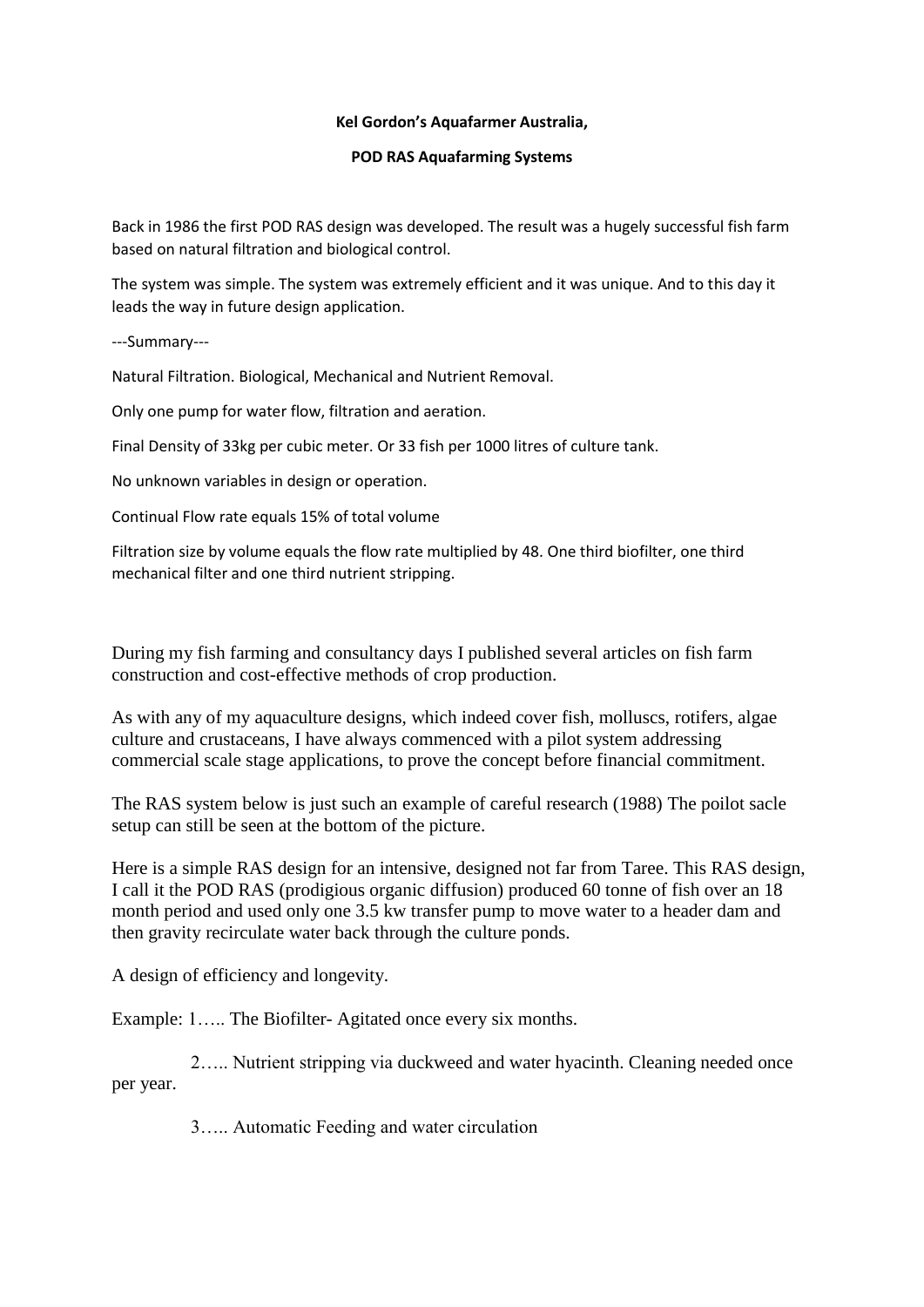This passive RAS farm required 2 people to run year round and several others during pond harvest days. I called it armchair aquafarming.

Basically this farm was a crossover in that it utilized the benefits of mechanical and biological filtration while still utilizing the benefits of pond culture as well.

It still has a capacity of 10 tonne to the megalitre and apart from the pump there are no moving parts.

At the time (1988) silver were fetching \$24.50 per kg live into Sydney Fish Markets.



*Figure 3A Passive RAS Aquafarm. Two 50-60 tonne modules.*

This RAS farm was expanded to a dual 60 tonne system. Only 1 pump per bank was used to run the complete cycle for each bank.

The POD RAS was a highly efficient system design for 1987. This farm was considered to the most advanced silver perch farm in the Eastern States.

(Bill, Kinta Fish Feeds)

The pilot scale development took 2 years. The farm took 6 months to build. I was terminated the day it was fully stocked, as per my contract.

The one big mistake here was the lack of trained staff to understand the nature of water chemistry.

An RAS Aquafarm can never be underestimated.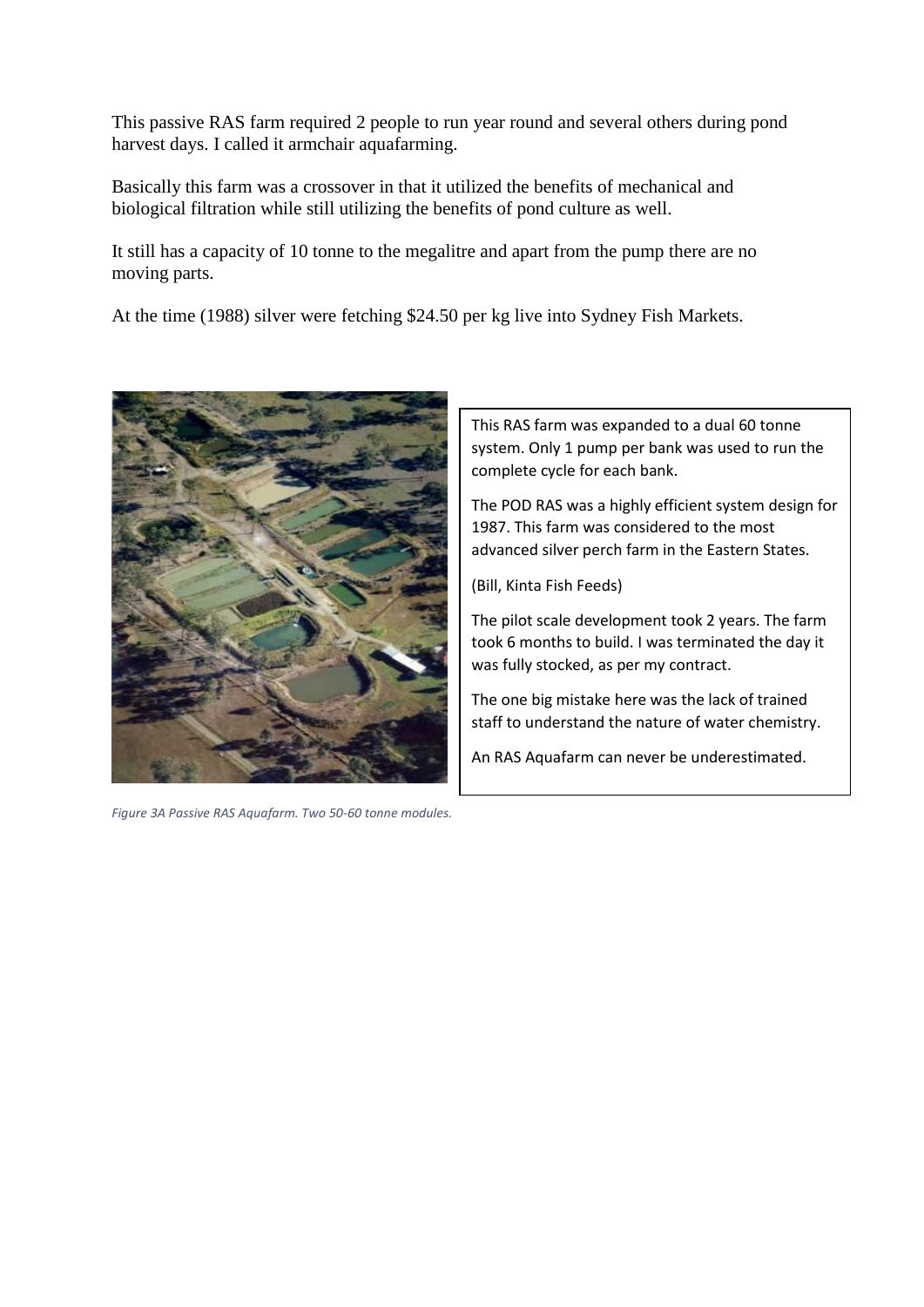

*Figure 4 I built this entire farm from scratch*

Above is Hallidays Point Fish Farm and Hatchery. It was just bushland when I started. Twelve months later it was a profitable fish farm and multi species hatchery. So much so I began getting work all around the world. I believe it was the first ever private water catchment and private water disposal farm in Australia. Actually the ponds are still there and still holding water 30 years later. It is not RAS but it survived on the same principles.



*Figure 5 The same farm from a more glorious view*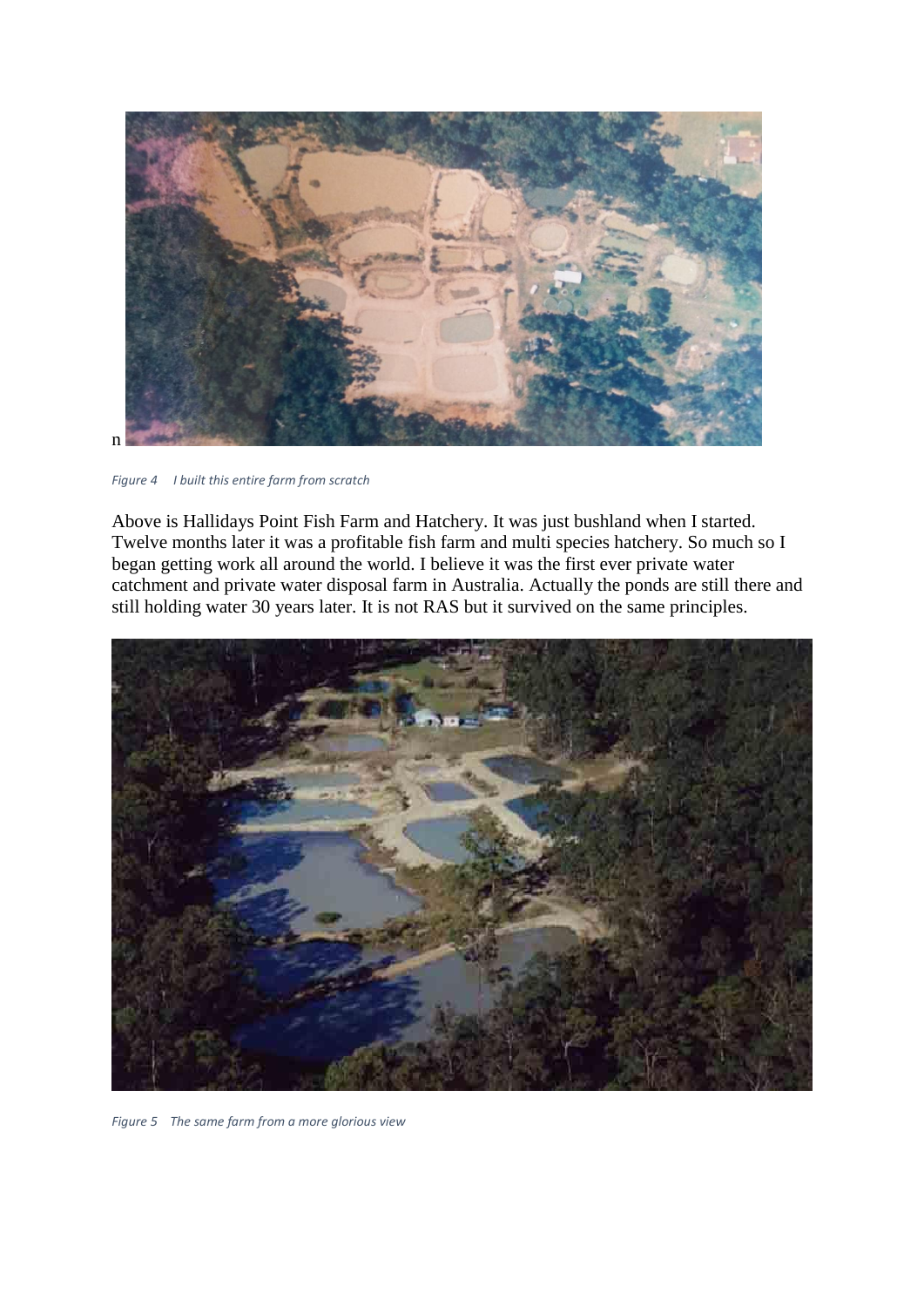# **The POD RAS:**

# **Applied to Coral Trout and Whiting Aquafarming**

In 2010 I began work on Coral Trout while breeding and running the hatchery on a 40Ha crab farm in Queensland.

I started playing around and breeding CT using a new type of hormone injection system and several, size variation species of rotifer, from the local mangroves, grown exclusively on nanochloropsis.

The larval survival results were surprisingly high compared to published information but CT, at any life stage, do not take to commercial diets and algae cultures as these feeds are nutritionally deficient.

So I began researching a live feed source. And found it in feeding all stages of the local species called Whiting and went on to develop a commercial application for hatchery production with great success. Ponds were stocked with about 1 million Whiting per 4 Hectares.

The hatchery could run all year round and supply feed from day old larvae to six inch fingerlings. When feed live feeds, CT and Barra has an enormous increase in growth rates.

This is the future of fish farming, as I see it. High quality nutrition, excellent growth rates and very little, if any, disease issues, while all occurring under a semi-automatic POD RAS.

### http//Aquafarmer.com.au/Whiting.html

### **Whiting, A Prawn Farming Alternative.**

Here was a chance at a unique breakthrough in aquafarming. No processed, inferior diet and no need to over stock.

'Whiting can be bred in all months of the year and when used as a complete diet for CT culture the growth rate of CT is about that of low density Barramundi culture.

For this reason Whiting are the best species for aquafarming. All humans eat them and they are the missing link in successful nutrition. And they are very fecund at about half a million eggs.'

I went as far as to design a 2000 tonne CT POD RAS production farm but found such leaps in applied application are not always met with applause. The beauty of it all was that most interest was in attempting to stealing the design. Indeed a company used my hatchery protocol to breed whiting.

They failed. Sometime later the boss rang to ask how I went with the breeding. I said, 'about 18'.

He said,' Yeah we only got about 15, six inch fingerlings. It was a failure also.'

I said, 'Actually I meant 18 million.'